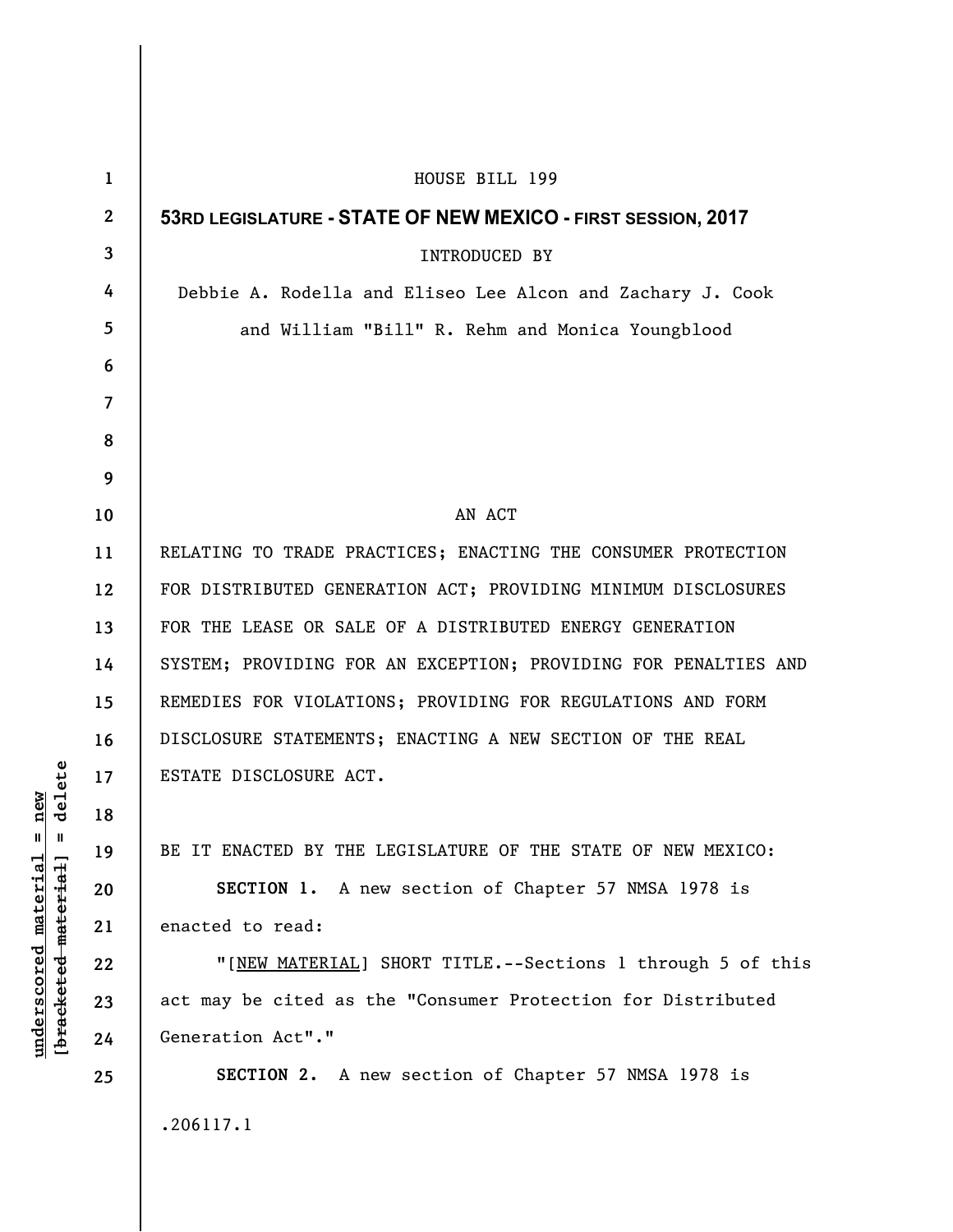**1**  enacted to read:

**4** 

**5** 

**6** 

**7** 

**12** 

**13** 

**14** 

**15** 

**16** 

**17** 

**18** 

**19** 

**20** 

**21** 

**22** 

**23** 

**24** 

**2 3**  "[NEW MATERIAL] DEFINITIONS.--As used in the Consumer Protection for Distributed Generation Act:

A. "annual percentage rate" means the cost of credit, expressed as a yearly rate, that relates the amount and timing of value received by the consumer to the amount and timing of payments made;

**8 9 10 11**  B. "business day" means any day Monday through Friday, unless such day falls on a legal public holiday, in which case "business day" means the next day following the legal public holiday;

C. "buyer" means a person that purchases a distributed energy generation system from a seller or marketer and includes a power purchaser;

D. "distributed energy generation system" means a device or system that is used to generate or store electricity, that has an electric delivery capacity, individually or in connection with other similar devices or systems, greater than one kilowatt or one kilowatt-hour, and that is used primarily for on-site consumption, but does not include an electric generator that is intended for occasional use;

E. "energized" means that a distributed energy generation system is installed and operational for its intended purposes of generating or storing electricity;

F. "interconnected" means that a distributed energy .206117.1

 $- 2 -$ 

 $\frac{1}{2}$  intereted material = delete **[bracketed material] = delete**  $underscored material = new$ **underscored material = new**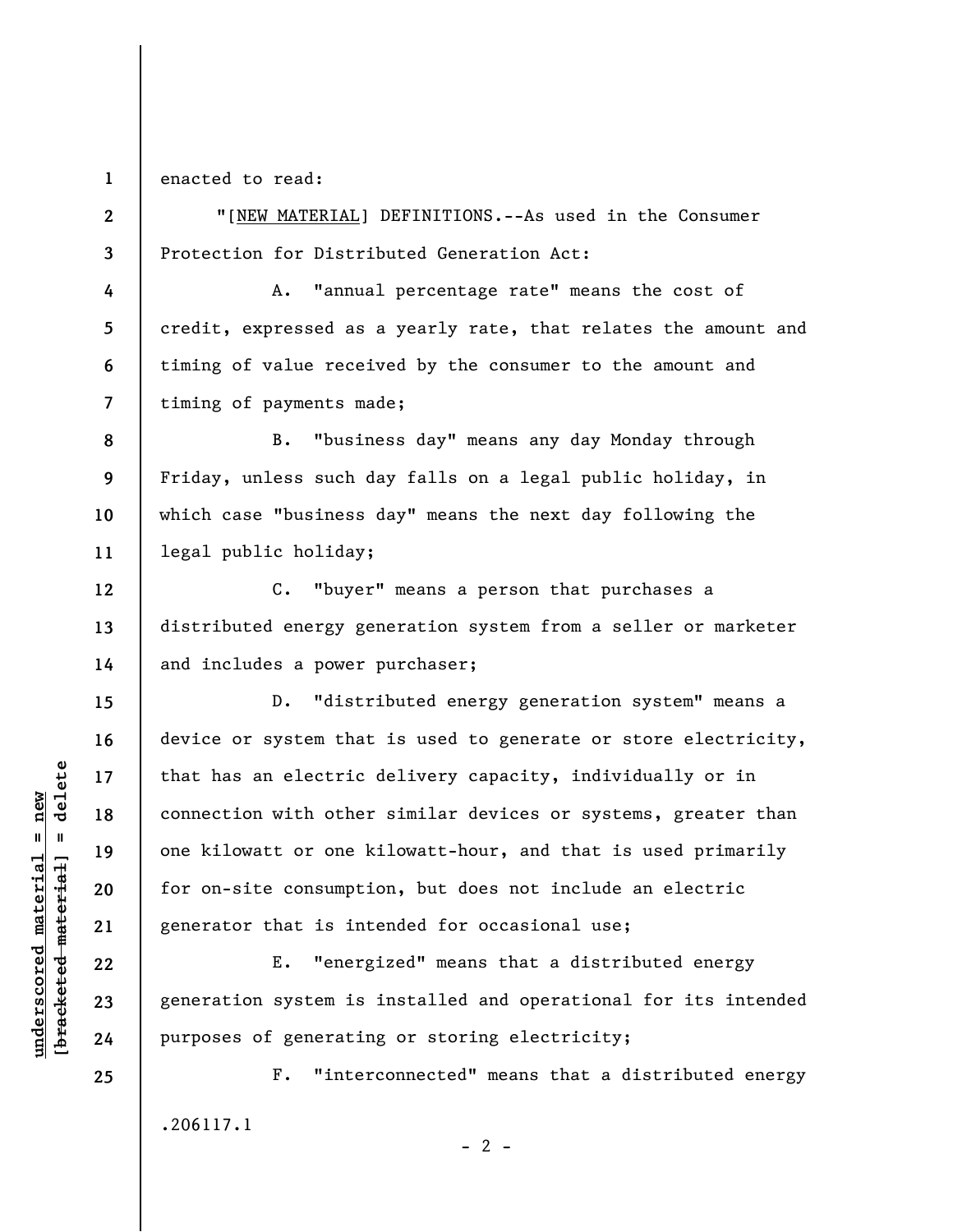**1 2**  generation system is connected to the power grid and is able to transfer electricity to the power grid;

**3 4 5**  G. "lessee" means a person that leases a distributed energy generation system from the owner of the distributed energy generation system;

**6 7 8**  H. "person" means an individual person, corporation, trust, partnership, association, cooperative association, club, company, firm, joint venture or syndicate;

**12**  I. "power purchaser" means a buyer that agrees to purchase the power generated by a distributed energy generation system from the owner of the distributed energy generation system;

J. "renewable energy certificate" means a certificate or other record, in a format approved by the public regulation commission, that represents all the environmental attributes from one kilowatt-hour of electricity generation from a renewable energy resource; and

K. "seller or marketer" means a person acting through its officers, employees, brokers or agents that markets, sells or solicits the sale or lease of distributed energy generation systems or negotiates or enters into agreements for the sale or lease of distributed energy generation systems."

**SECTION 3.** A new section of Chapter 57 NMSA 1978 is enacted to read:

.206117.1

 $\frac{1}{2}$  intereted material = delete **[bracketed material] = delete**  $underscored material = new$ **underscored material = new**

**9** 

**10** 

**11** 

**13** 

**14** 

**15** 

**16** 

**17** 

**18** 

**19** 

**20** 

**21** 

**22** 

**23** 

**24** 

**25** 

 $-3 -$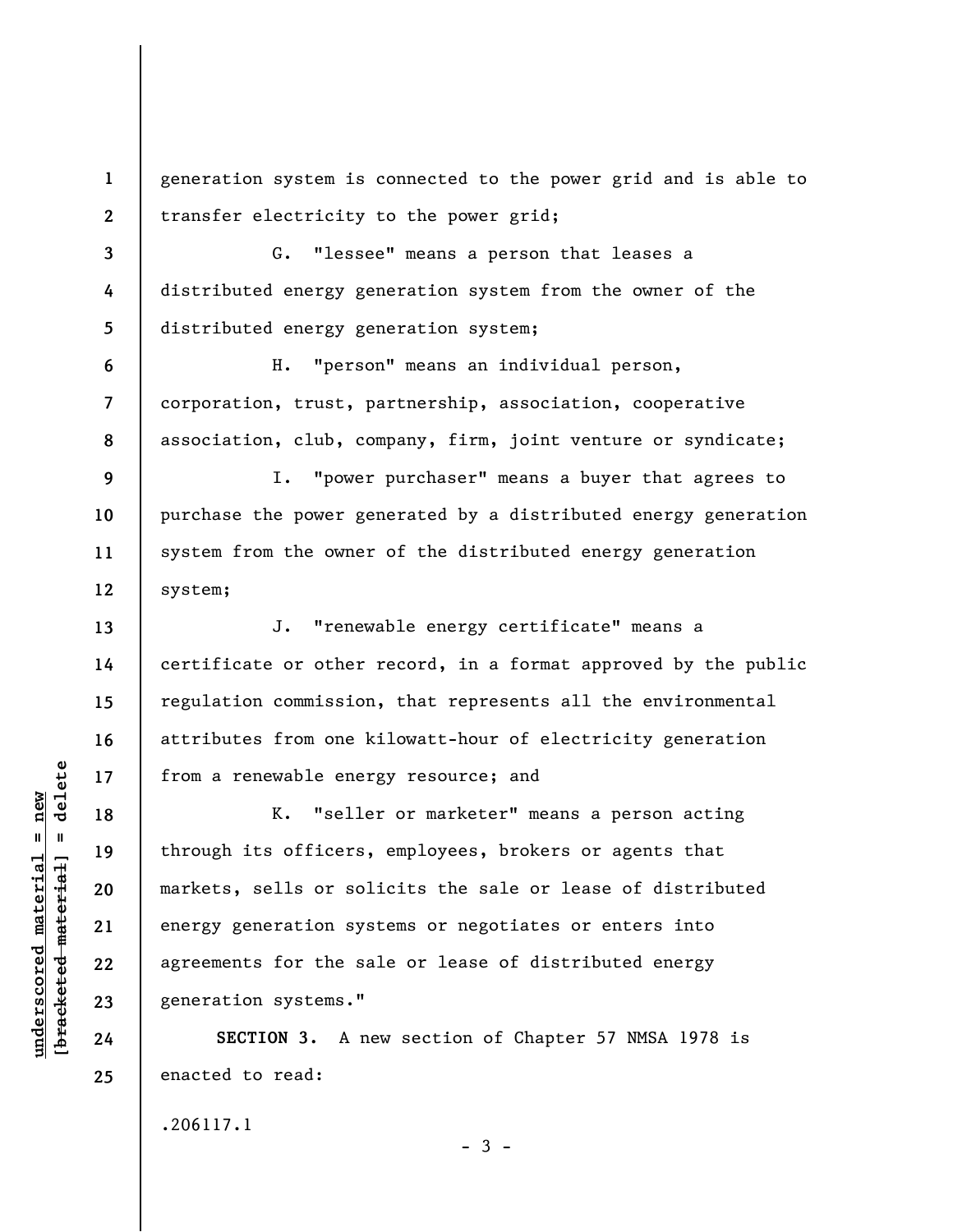**1 2**  "[NEW MATERIAL] DISTRIBUTED ENERGY GENERATION SYSTEM DISCLOSURES--EXCEPTION.--

**3 4 5 6 7 8**  A. Any agreement governing the financing, sale or lease of a distributed energy generation system, or the sale of power to a power purchaser, shall include a written statement of no more than four pages with font no smaller than ten points, separate from the agreement and separately acknowledged by the buyer or lessee, that includes the following provisions:

**9 10**  (1) the name, address, telephone number and email address of the buyer or lessee;

(2) the name, address, telephone number, email address and valid state contractor license number of the person responsible for installing the distributed energy generation system;

(3) the name, address, telephone number, email address and a valid state contractor license number of the distributed energy generation system maintenance provider, if different from the person responsible for installing the system;

(4) a provision notifying the buyer or lessee of the right to rescind the agreement for a period ending not less than three business days after the agreement is signed;

(5) a description of the distributed energy generation system design assumptions, including system size, estimated first-year production and estimated annual system .206117.1

 $\frac{1}{2}$  of  $\frac{1}{2}$  and  $\frac{1}{2}$  and  $\frac{1}{2}$  and  $\frac{1}{2}$  and  $\frac{1}{2}$  and  $\frac{1}{2}$  and  $\frac{1}{2}$  and  $\frac{1}{2}$  and  $\frac{1}{2}$  and  $\frac{1}{2}$  and  $\frac{1}{2}$  and  $\frac{1}{2}$  and  $\frac{1}{2}$  and  $\frac{1}{2}$  and  $\frac{1}{2}$  an **[bracketed material] = delete**  $underscored material = new$ **underscored material = new**

**11** 

**12** 

**13** 

**14** 

**15** 

**16** 

**17** 

**18** 

**19** 

**20** 

**21** 

**22** 

**23** 

**24** 

- 4 -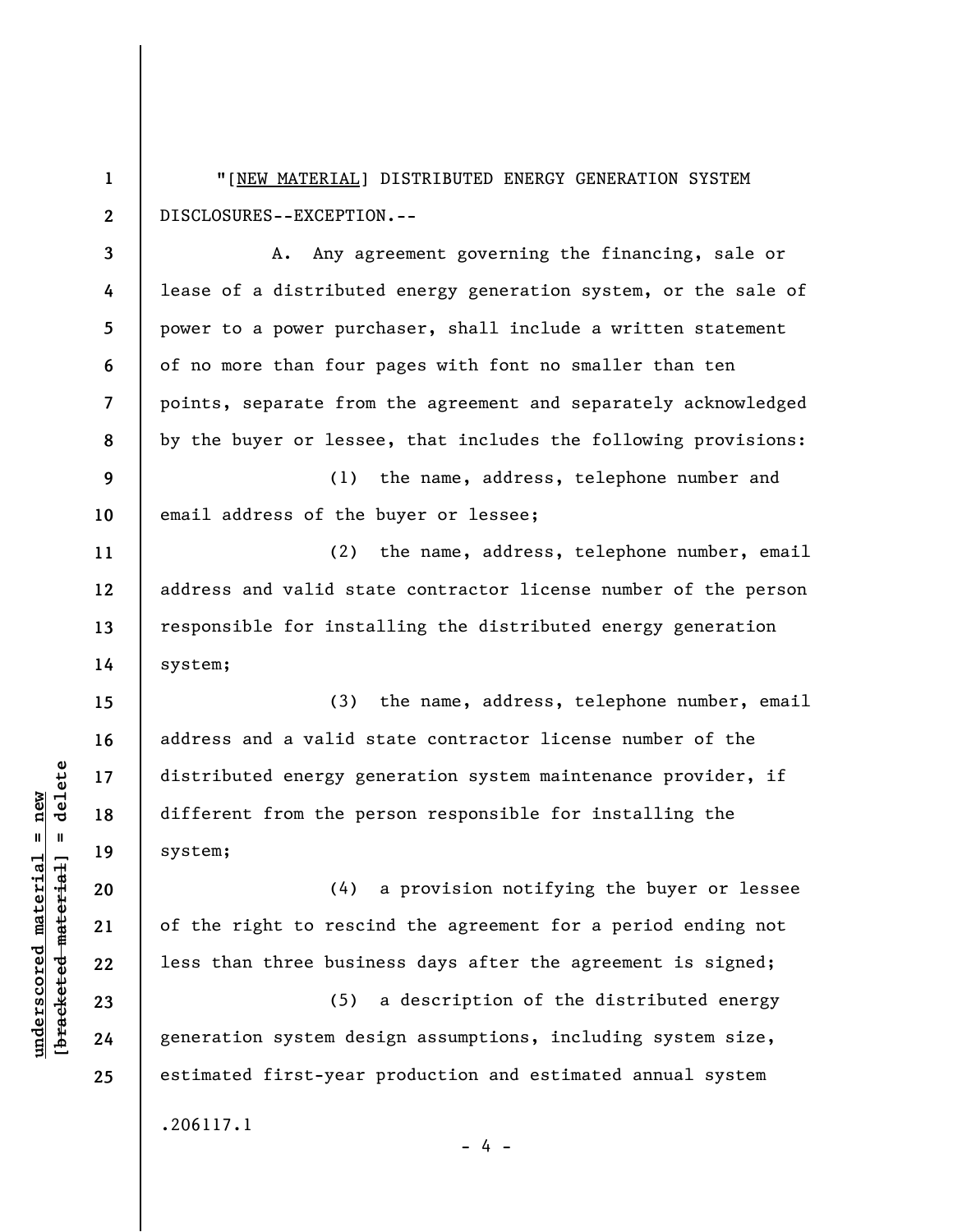**1 2 3**  production decreases, including the overall percentage degradation over the life of the distributed energy generation system;

**4 5 6**  (6) a description of any performance guarantees that a seller or marketer may include in an agreement;

**7 8 9**  (7) the purchase price of the distributed energy generation system, total projected lease or power purchase payments;

**10 11 12 13 14**  (8) a description of any one-time or recurring fees, including the circumstances triggering any late fees, estimated system removal fees, maintenance fees, Uniform Commercial Code notice removal and refiling fees, internet connection fees and automated clearing house fees;

(9) the total amount financed, the total number of payments, the payment frequency, the amount of the payment expressed in dollars, the payment due dates and the applicable annual percentage rate; except that in the case of financing arrangements subject to state or federal lending disclosure requirements, disclosure of the annual percentage rate shall be made in accordance with the applicable state or federal lending disclosure requirements;

(10) if a seller or marketer uses a tax incentive or rebate in determining the price, a provision identifying each state and federal tax incentive for which the .206117.1

**15** 

**16** 

**17** 

**18** 

**19** 

**20** 

**21** 

**22** 

**23** 

**24** 

**25** 

 $- 5 -$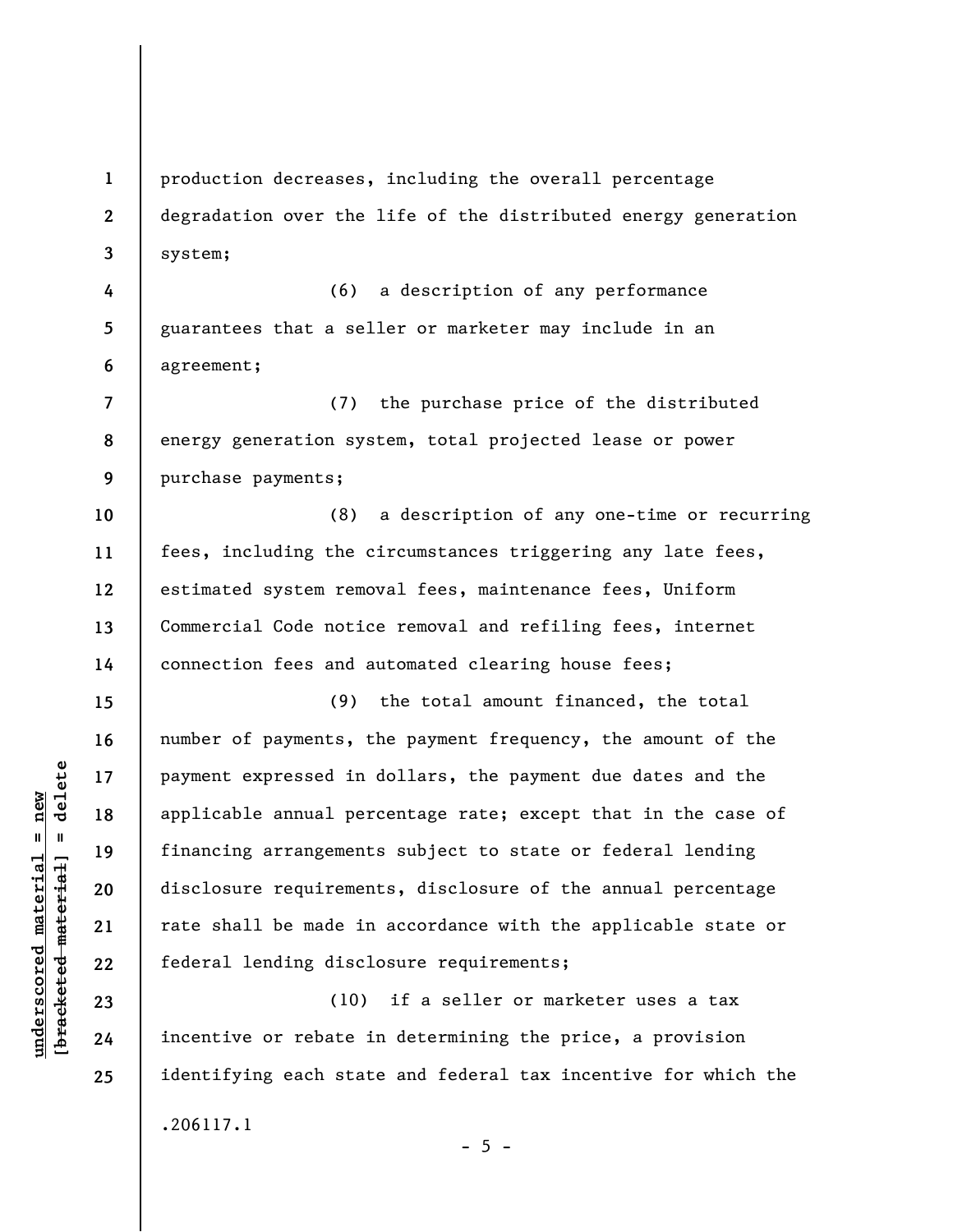**1**  buyer or lessee may be eligible;

**2 3 4 5 6 7 8 9 10 11 12 13 14 15 16 17 18 19 20 21 22 23 24 25**  (11) a description of the ownership and transferability of any tax credits, rebates, incentives or renewable energy certificates in connection with the distributed energy generation system; (12) a statement that the buyer or lessee should contact a tax advisor when buying, financing or leasing a distributed energy generation system or buying power from a distributed energy generation system and list all tax obligations that the buyer may be required to pay or incur as a result of the contract's provisions, including: (a) higher assessed property taxes in the event of a purchase; (b) the cost of any business personal property taxes assessed on the distributed energy generation system in the event of a power purchase agreement or lease; (c) gross receipts taxes for any equipment purchased and services rendered; and (d) all obligations of the power purchaser or lessee to transfer tax credits or tax incentives of the distributed energy generation system to any other person; (13) a disclosure regarding whether the warranty or maintenance obligations related to the distributed energy generation system may be sold or transferred to a third .206117.1

 $\frac{1}{2}$  intereted material = delete **[bracketed material] = delete**  $underscored material = new$ **underscored material = new**

 $- 6 -$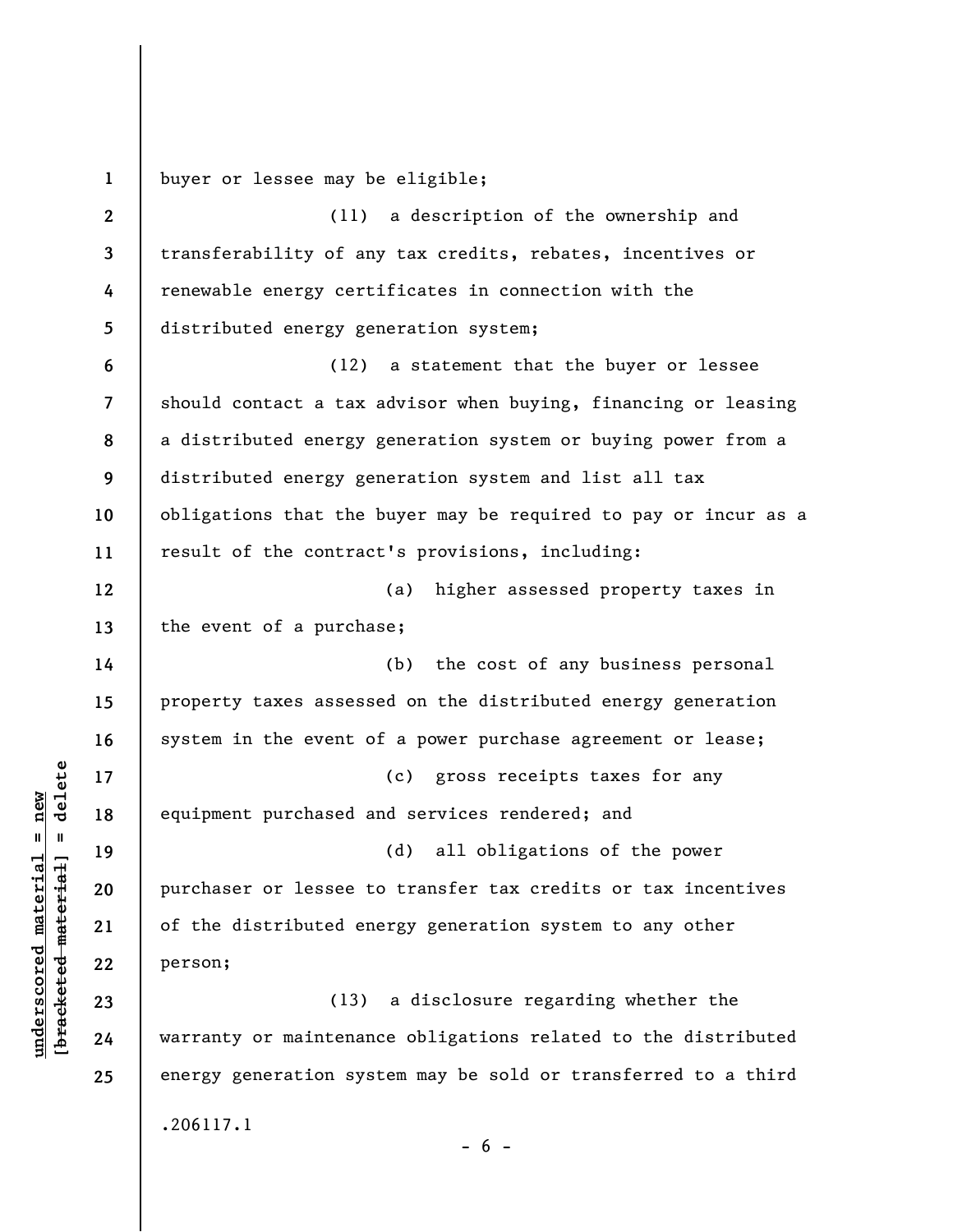party;

**1** 

**2 3 4 5 6 7 8 9 10 11 12 13 14**  (14) a disclosure regarding any restrictions pursuant to the agreement on the buyer's or lessee's ability to modify or transfer ownership of the distributed energy generation system, including whether any modification or transfer is subject to review or approval by a third party and the name, mailing address and telephone number of the entity responsible for approving the modification or transfer, if known at the time the agreement is made; (15) a description of all options available to the buyer or lessee in connection with the continuation, termination or transfer of the agreement in the event of the sale of the real property to which the distributed energy generation system is affixed or the death of the buyer or

(16) a description of the assumptions used for any savings estimates that were provided to the buyer or lessee;

(17) a disclosure that states: "Actual utility rates may go up or down and actual savings may vary. For further information regarding rates, you may contact your local utility or the public regulation commission. Tax and other state and federal incentives are subject to change or termination by executive, legislative or regulatory action.";

- 7 -

(18) a disclosure notifying the buyer or the

.206117.1

 $\frac{1}{2}$  intereted material = delete **[bracketed material] = delete**  $underscored material = new$ **underscored material = new**

**15** 

lessee;

**16** 

**17** 

**18** 

**19** 

**20** 

**21** 

**22** 

**23** 

**24**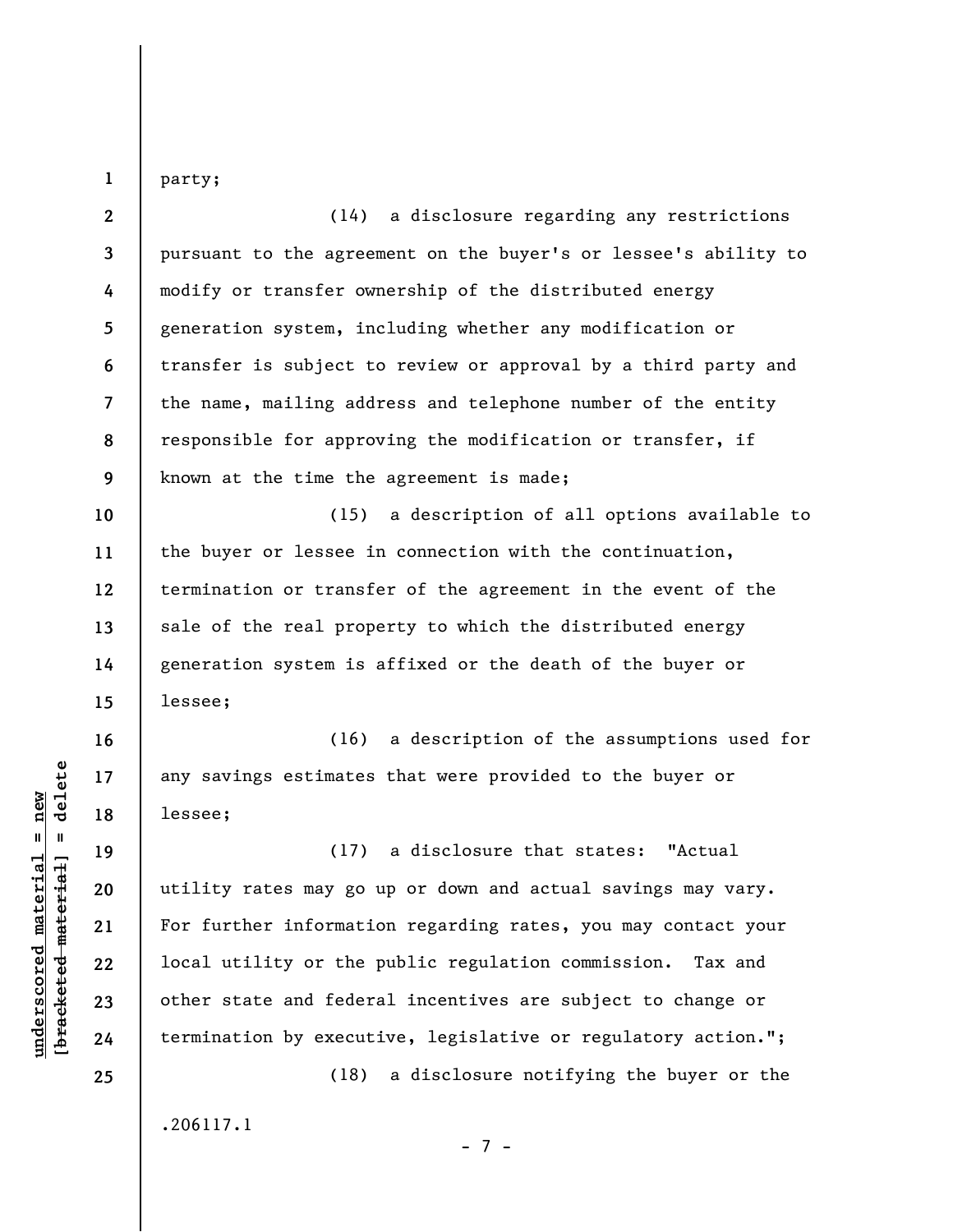**1 2 3 4 5 6 7 8 9 10 11 12 13 14 15 16 17 18 19 20 21 22 23 24 25**  lessee of transferability of any warranty obligations to subsequent buyers or lessees; and (19) a disclosure notifying the buyer or lessee that information regarding interconnection requirements, including time lines, established by the public regulation commission may be found at 17.9.568 NMAC, a copy of which may be obtained from either the public regulation commission or the local utility. B. The seller or marketer shall provide the buyer or lessee with proof that: (1) all permits required for the installation or any modification of the distributed energy generation system have been obtained; and (2) installation or any modification of the distributed energy generation system has received the approval of an inspector authorized by the governmental authority having jurisdiction over the permitting and enforcement authority. C. In the event that a seller or marketer causes a financing statement to be filed pursuant to the Uniform Commercial Code-Secured Transactions, the seller or marketer, or any successor in interest to the seller or marketer, shall provide to the buyer or lessee a copy of the filed financing statement within thirty calendar days of the filing. D. If a promotional document or sales presentation related to a distributed energy generation system states that

- 8 -

.206117.1

**underscored material = new [bracketed material] = delete**

 $\frac{1}{2}$  intereted material = delete  $underscored material = new$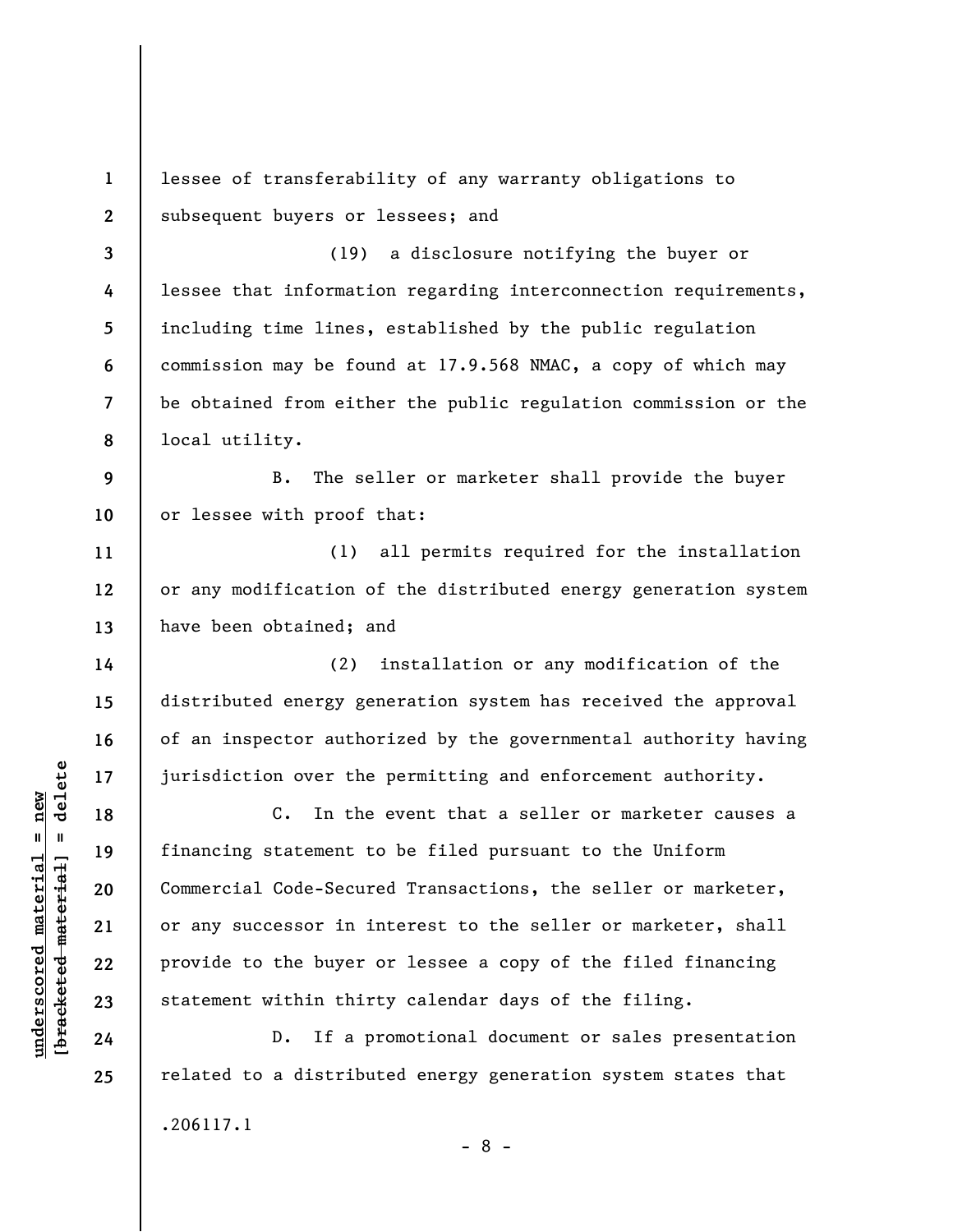the system will result in certain financial savings for the buyer or lessee, the document or sales presentation shall provide the assumptions and calculations used to derive those savings.

**5 6 7 8 9 10 11 12**  E. If a promotional document or sales presentation related to a distributed energy generation system states that the system will result in certain energy savings, the document or sales presentation shall provide the assumptions and calculations used to derive those savings and any comparative estimates. If historical information is used, it shall be accompanied by the following statement: "Historical data are not necessarily representative of future results."."

**SECTION 4.** A new section of Chapter 57 NMSA 1978 is enacted to read:

"[NEW MATERIAL] ADDITIONAL REQUIREMENTS--EXCEPTION.--

A. Recurring payments under a distributed energy generation system agreement shall not begin until the distributed energy generation system is energized and interconnected.

B. This section does not apply to an individual or company, acting through its officers, employees, brokers or agents, that markets, sells, solicits, negotiates or enters into an agreement for the sale, financing or lease of a distributed energy generation system as part of a transaction involving the sale or transfer of the real property to which .206117.1

- 9 -

 $b$ racketed material] = delete **[bracketed material] = delete**  $underscored material = new$ **underscored material = new**

**1** 

**2** 

**3** 

**4** 

**13** 

**14** 

**15** 

**16** 

**17** 

**18** 

**19** 

**20** 

**21** 

**22** 

**23** 

**24**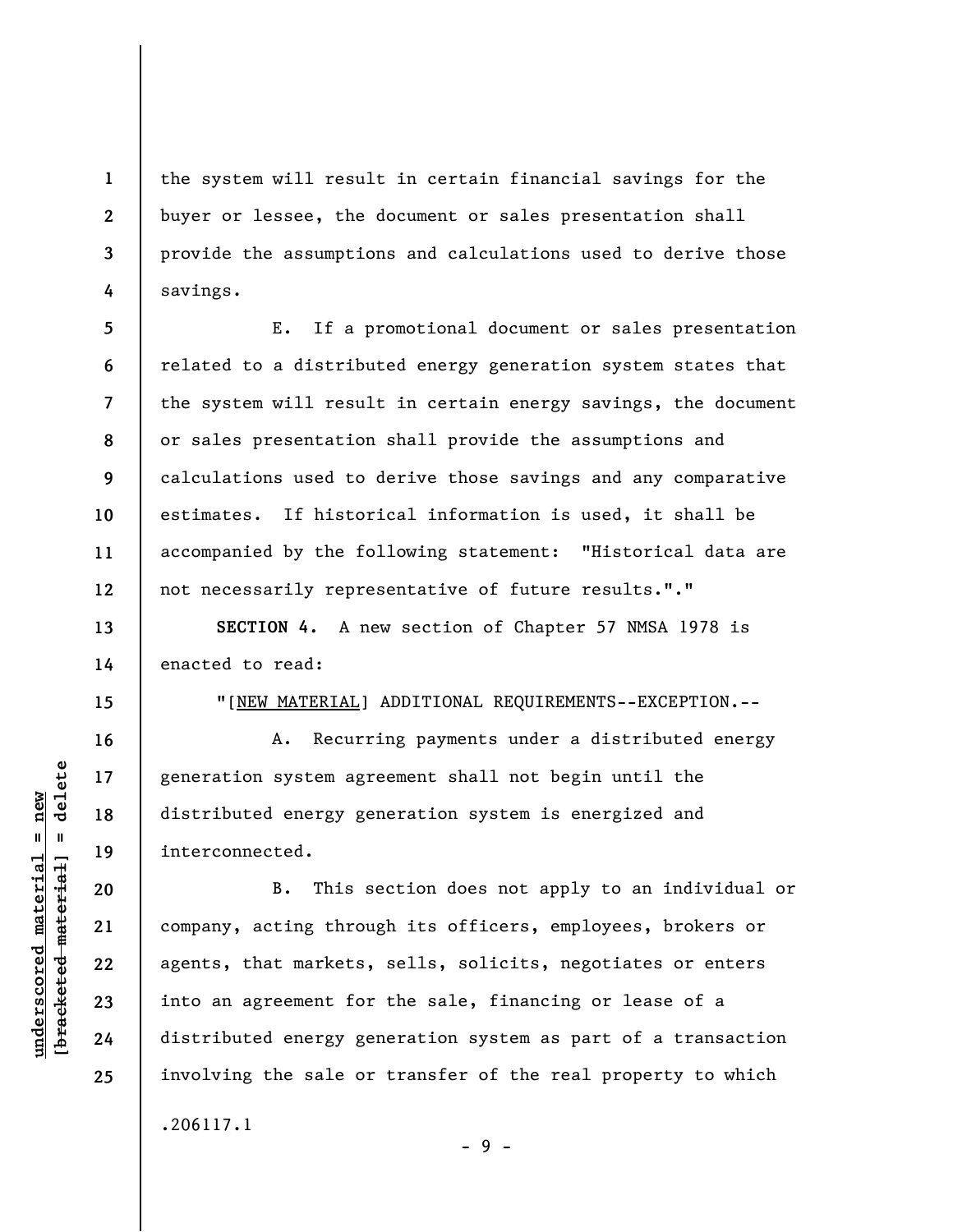**1 2**  the distributed energy generation system is or will be affixed."

**3 4 SECTION 5.** A new section of Chapter 57 NMSA 1978 is enacted to read:

"[NEW MATERIAL] VIOLATIONS AS UNFAIR PRACTICES--PENALTIES AND REMEDIES FOR VIOLATIONS--REGULATIONS--DISCLOSURE FORMS.--

A. A violation of any of the provisions of the Consumer Protection for Distributed Generation Act shall be considered a violation of the Unfair Practices Act and shall be subject to the private remedies and civil penalties provided for in the Unfair Practices Act. The attorney general shall have the same enforcement authority for the Consumer Protection for Distributed Generation Act as is provided in the Unfair Practices Act.

B. The attorney general is authorized to issue and file, as required by law, regulations necessary to implement and enforce any provision of the Consumer Protection for Distributed Generation Act. In consultation with the energy, minerals and natural resources department, the attorney general shall issue form disclosure statements that may be used to provide the disclosures required by the Consumer Protection for Distributed Generation Act for agreements with buyers or lessees.

C. Disclosure statements provided in substantially the form issued by the attorney general shall be regarded as .206117.1  $- 10 -$ 

 $\frac{1}{2}$  intereted material = delete **[bracketed material] = delete**  $underscored material = new$ **underscored material = new**

**5** 

**6** 

**7** 

**8** 

**9** 

**10** 

**11** 

**12** 

**13** 

**14** 

**15** 

**16** 

**17** 

**18** 

**19** 

**20** 

**21** 

**22** 

**23** 

**24**